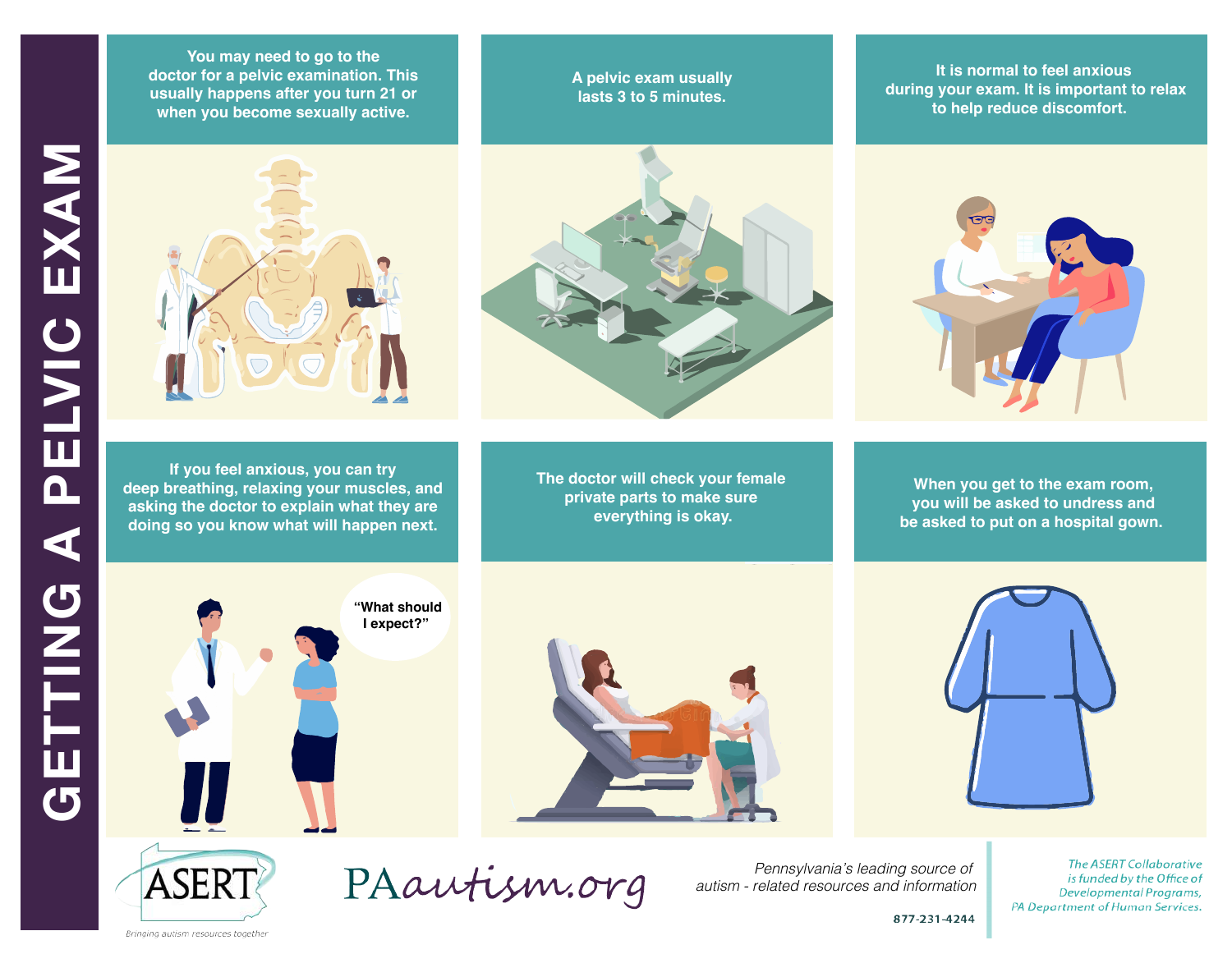**At the park there are rules to follow. There may be places in the park I am on the corners of the table or in stirrups, DIT ALC COTTETS OF ALC LADE OF THE SAFETY.** and spread your knees apart. **You will lie down on a table, put your feet**

You will have a sheet over your lap **about what legs. about what**  $\mathbf{z}$ 

**You may feel embarassed, scared or anxious. Many women feel this way. It is okay.** 



 **The doctor will use a speculum which opens the vagina. This lets them carefully examine the cervix and vagina.** 



**You may feel some pressure, and the speculum may feel cold, but this is usually not painful.** 



**The doctor will insert two gloved lubricated fingers into your vagina.** 









PAautism.org

*Pennsylvania's leading source of autism - related resources and information*

**The ASERT Collaborative** is funded by the Office of Developmental Programs, PA Department of Human Services.

877-231-4244